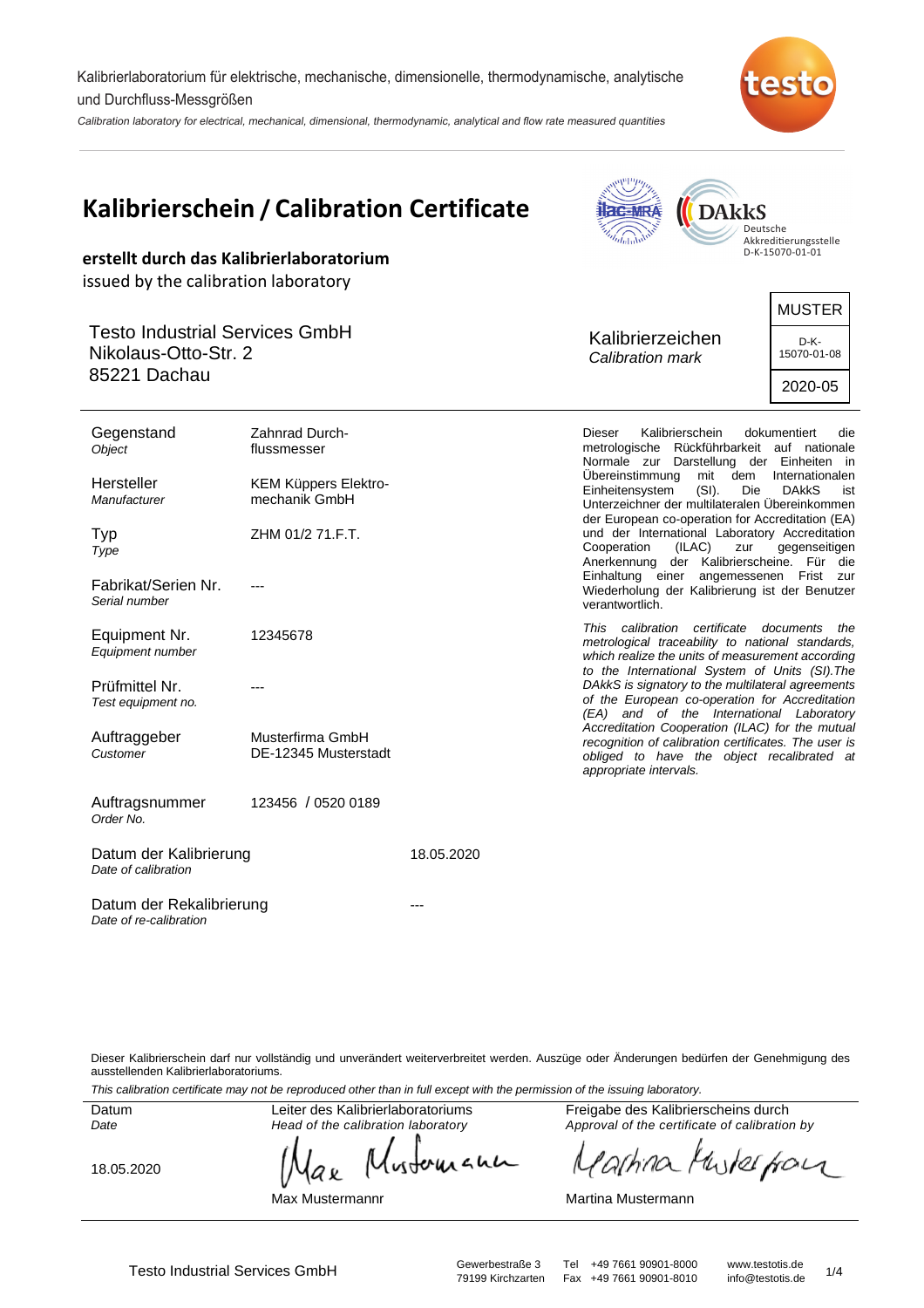MUSTER

D-K-15070-01-08 2020-05

# Kalibrierschein vom calibration certificate dated 18.05.2020

# **Kalibriergegenstand** Calibration object

| Gegenstand<br>Object          | Zahnrad Durchflussmesser |
|-------------------------------|--------------------------|
| Inventar Nr.<br>Inventory no. | ---                      |
| Standort<br>Location          | ---                      |

### **Kalibrierverfahren** Calibration procedure

Die Kalibrierung erfolgt durch Vergleich der Anzeige/des elektrischen Ausgangssignals des zu kalibrierenden Aufnehmers mit den aktuellen Berechnungswerten eines volumetrischen Primärnormals auf Basis eines Kolben/Zylindersystems, und den Druck-, und Temperatur-, und Viskositätsbedingungen des Kalibriermediums. Die Umrechnung auf dm/dt erfolgt durch die Einbeziehung der aktuellen Dichte.

The calibration was realized by comparing the display value / electrical output of the calibrated transducer with the current calculation values of a volumetric primary reference based on a piston- / cylinder system and the pressure-, temperature- and viscosity conditions of the calibration medium. The conversion to dm/dt was calculated by the inclusion of the current density.

### **Messbedingungen** Measuring conditions

| Verwendetes Kalibriermedium                                                            | Öl                    |
|----------------------------------------------------------------------------------------|-----------------------|
| Medium used for calibration                                                            | Oil                   |
| Viskosität des verwendeten Kalibriermediums<br>Viscosity of fluid used for calibration | 450 cSt               |
| Dichte des verwendeten Kalibriermediums<br>Density of fluid used for calibration       | 0,877 kg/l            |
| Wiederholbarkeit während der Kalibrierung<br>Repeatability during calibration          | $\pm 0.100 \%$        |
| Ausgangssignal KG<br>Output signal UUT                                                 | Frequenz<br>frequency |

## **Umgebungsbedingungen** Ambient conditions

Temperatur Temperature 20,2 °C

#### **Messeinrichtungen** Measuring equipment

| Referenz                                                                    | Rückführung         | Rekal.    | Zertifikat-Nr.  | Eq.-Nr.  |
|-----------------------------------------------------------------------------|---------------------|-----------|-----------------|----------|
| Reference                                                                   | Traceability        | Next cal. | Certificate-no. | Eq.-no.  |
| Zylinder KKF80 cylinder KKF80                                               | ISO 2020-03         | 2021-03   | 3493087         | 10900634 |
| DAQ-Karte DAQ-board                                                         | 15070-01-08 2020-01 | 2020-07   | E113613         | 10900630 |
| Pt100 Temperatursensor - Referenz Pt100 temperature sensor - re-<br>ference | 15070-01-01 2020-01 | 2020-07   | T130854         | 10900629 |
| Pt100 Temperatursensor - Umgebung Pt100 temperature sensor -<br>ambient     | 15070-01-01 2020-01 | 2020-07   | T130864         | 10900631 |
| Drucksensor 016 bar pressure sensor 016 bar                                 | 15070-01-08 2020-01 | 2020-07   | D37463          | 10900632 |
| Drucksensor 8001200 mbar a pressure sensor 8001200 mbar a                   | 15070-01-08 2020-01 | 2020-07   | D37464          | 12361346 |

Referenzzertifikate sind auf www.primasonline.com abrufbar Reference certificates are available at www.primasonline.com



Testo Industrial Services GmbH<br>79199 Kirchzarten Fax +49 7661 90901-8010 info@testotis.de 2/4

79199 Kirchzarten Fax +49 7661 90901-8010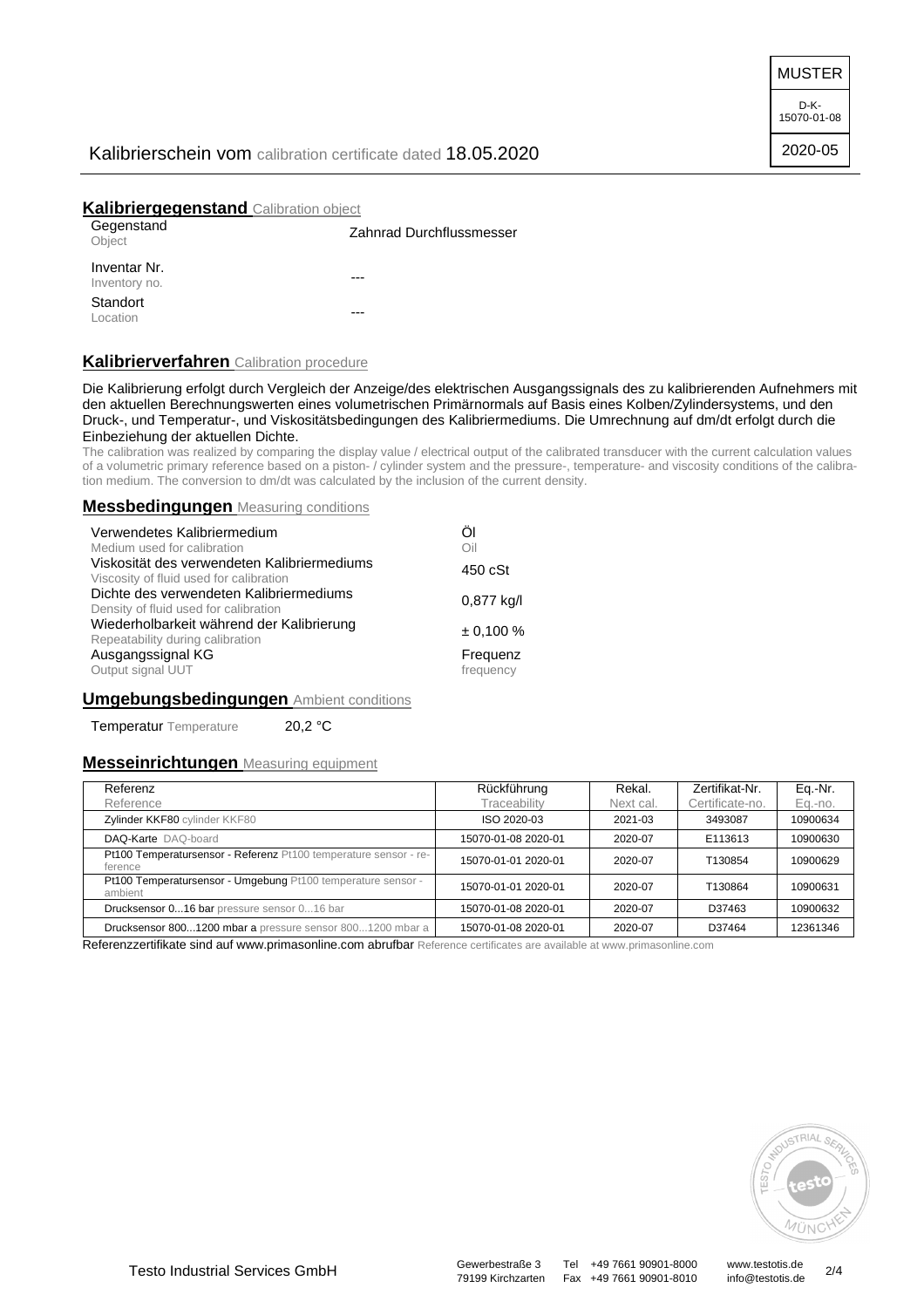MUSTER

D-K-15070-01-08

2020-05

# **Messergebnisse** Measuring results

| <b>Bezugswert Durch-</b><br>fluss<br>Reference flow rate<br><i>V</i> min | Frequenz KG<br>Frequency UUT<br>Hz | mittlerer K-Faktor<br>KG.<br>middle k-Factor UUT<br>D/1 | <b>Berechneter</b><br>Durchfluss KG<br>Calculated flow rate<br>UUT<br>l/min | Abweichung v.Mw.<br>KG.<br>Deviation o.r. UUT<br>l/min | Abweichung v.Mw.<br>KG<br>Deviation o.r. UUT<br>% |
|--------------------------------------------------------------------------|------------------------------------|---------------------------------------------------------|-----------------------------------------------------------------------------|--------------------------------------------------------|---------------------------------------------------|
| 0,01990                                                                  | 4,535                              | 13786,201                                               | 0,01974                                                                     | $-0,00016$                                             | $-0.820$                                          |
| 0,03505                                                                  | 8,056                              | 13786,201                                               | 0.03506                                                                     | 0,00001                                                | 0,021                                             |
| 0.06173                                                                  | 14,223                             | 13786,201                                               | 0,06190                                                                     | 0,00017                                                | 0,282                                             |
| 0,10525                                                                  | 24,314                             | 13786,201                                               | 0,10582                                                                     | 0,00057                                                | 0,539                                             |
| 0,18572                                                                  | 42,959                             | 13786,201                                               | 0,18697                                                                     | 0,00125                                                | 0,671                                             |
| 0,32267                                                                  | 74,663                             | 13786,201                                               | 0,32495                                                                     | 0,00227                                                | 0,705                                             |
| 0,57411                                                                  | 132,863                            | 13786,201                                               | 0,57824                                                                     | 0,00413                                                | 0,720                                             |
| 0,96100                                                                  | 222,545                            | 13786,201                                               | 0,96856                                                                     | 0,00756                                                | 0,786                                             |
| 1,70806                                                                  | 395,680                            | 13786,201                                               | 1,72207                                                                     | 0,01401                                                | 0,820                                             |
| 3.00813                                                                  | 696,723                            | 13786,201                                               | 3.03226                                                                     | 0.02414                                                | 0.802                                             |

| Messunsicherheit $(k=2)$<br>Measurement uncertainty<br>$(k=2)$ | Viskosität KG<br><b>Viscosity UUT</b> | Freq./Visk. KG<br>Freq./Visc. UUT | <b>Temperatur KG</b><br><b>Temperature UUT</b> | K-Faktor KG<br>K-factor UUT |
|----------------------------------------------------------------|---------------------------------------|-----------------------------------|------------------------------------------------|-----------------------------|
| l/min                                                          | cSt                                   | Hz/cSt                            | °C                                             | D/1                         |
| 0,00003                                                        | 463,180                               | 0,010                             | 21,21                                          | 13673,152                   |
| 0,00004                                                        | 460,962                               | 0,017                             | 21,27                                          | 13789,093                   |
| 0.00008                                                        | 460,226                               | 0,031                             | 21,29                                          | 13825,050                   |
| 0.00013                                                        | 458,756                               | 0,053                             | 21,33                                          | 13860,495                   |
| 0.00024                                                        | 458,756                               | 0,094                             | 21,33                                          | 13878,735                   |
| 0.00041                                                        | 458,756                               | 0,163                             | 21,33                                          | 13883,365                   |
| 0.00074                                                        | 458,756                               | 0,290                             | 21,33                                          | 13885,416                   |
| 0,00123                                                        | 460,594                               | 0,483                             | 21,28                                          | 13894,606                   |
| 0.00219                                                        | 462,809                               | 0,855                             | 21,22                                          | 13899,249                   |
| 0.00385                                                        | 462.809                               | 1,505                             | 21,22                                          | 13896.816                   |



79199 Kirchzarten Fax +49 7661 90901-8010